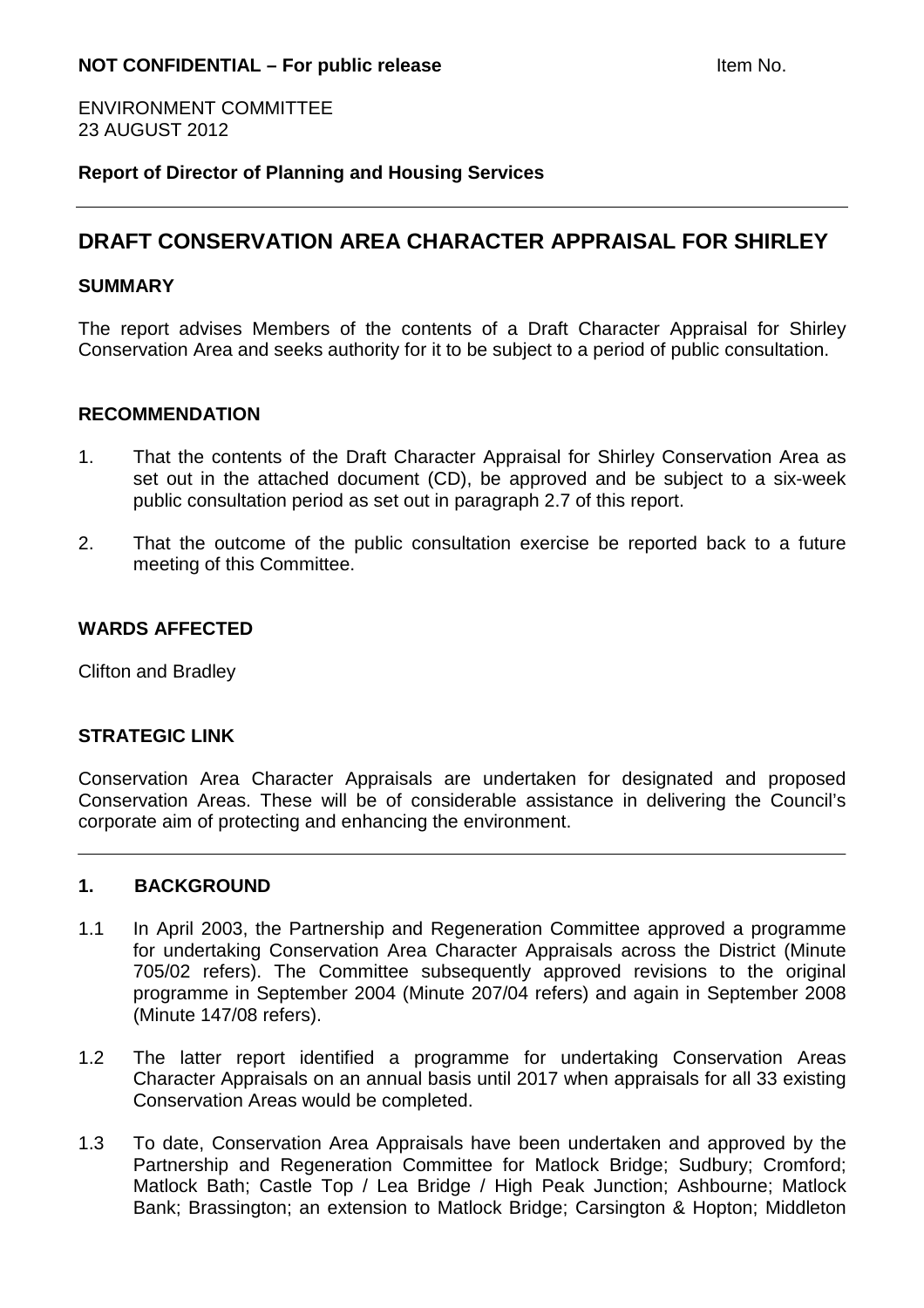by Wirksworth; Lumsdale, Bonsall Longford, Old Matlock Conservation Areas. Somersal Herbert Conservation Area has recently been appraised and subject to a period of public consultation – the results of which are subject to a report on the agenda of this Committee meeting.

- 1.4 Appraisals have also been undertaken for potential Conservation Areas in Bradley and Tansley but these did not result in the designation of a Conservation Area in these locations.
- 1.5 The completion of Conservation Area Character Appraisals is important as they demonstrate that the Local Planning Authority is able to make decisions based on an understanding of the special character and appearance of its local historic environment.
- 1.6 Section 38(6) of the Planning and Compulsory Purchase Act 2004, emphasises the importance of the Development Plan which includes the need to have firm policies for conservation where conservation and development are clearly linked. The designation of a Conservation Area should be based upon a clear definition of the factors that give the area its special character and appearance.
- 1.7 In 2006, English Heritage produced a Policy Statement 'Conservation Area Character Appraisals' for use by Local Planning Authorities in their assessment of both new and existing Conservation Areas. The advice set out areas which should be included within Appraisals such as the origins and development of the settlement; the influence of former uses; the archaeological significance; the architecture and history of the buildings; the contribution of unlisted buildings; the character and relationship of open spaces; the building materials; local details, the setting of the area within the wider environment and a definition of neutral and negative factors. It also recommended a summary of special interest; a planning policy context; problems, pressures in the area and a comprehensive assessment of the Conservation Area boundary.

# **2. SHIRLEY CONSERVATION AREA**

- 2.1 Shirley Conservation Area was originally designated in October 1981 and no further review has been undertaken, or amendments to the boundary have been made.
- 2.2 A Draft Conservation Area Character Appraisal has now been completed. In the interests of efficiency and the sustainable use of resources, the contents of this Appraisal are included on the attached CD. Paper copies of the Appraisal can be provided on request, from the Conservation Officer (see contact details below).
- 2.3 The Draft Conservation Area Character Appraisal has been prepared in accordance with the 2006 English Heritage Policy Statement and includes a landscape appraisal, a section on planning policy and legislation, and a justification for the boundary.
- 2.4 In respect of the boundary, it is recommended that this is amended to include in the Conservation Area, a parcel of land which was granted planning permission in 1993 to become an extension to the burial ground (see Appendix 1). Inclusion within the defined Conservation Area is only likely to affect the Church and the neighbouring property which abuts the land, namely the Old School House.
- 2.5 The Town and Country Planning Act 1990 requires proposals for the preservation and enhancement of conservation areas to be submitted for consideration to a public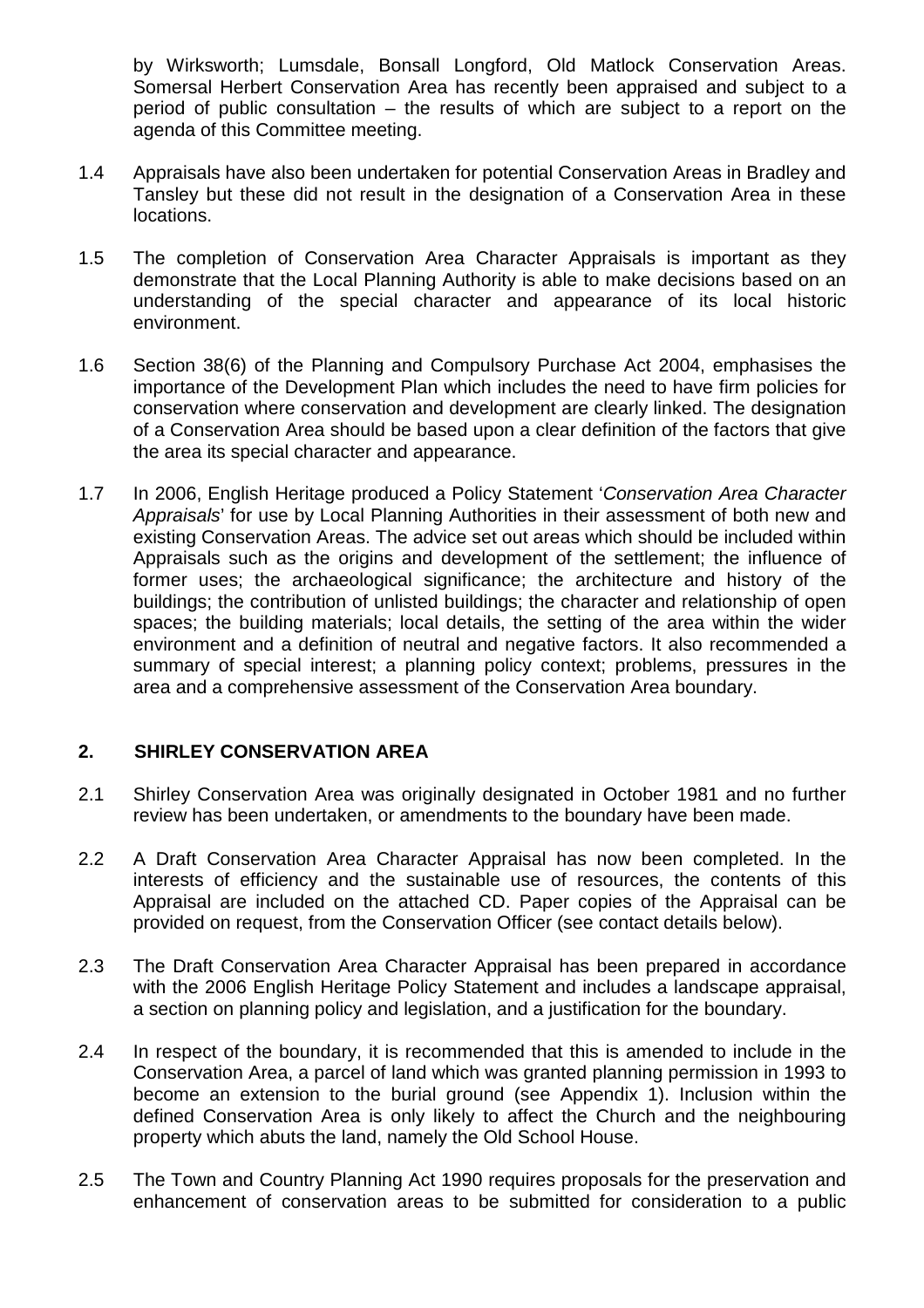meeting in the area and for the Local Planning Authority to have regard to any views concerning the proposals. National Planning Policy Framework (Policy 141) sets out that Local Authorities should make information about the significance of the historic environment, gathered as part of plan making or development management processes publically accessible.

- 2.6 The English Heritage Historic Environment Planning Practice Guide (March 2010) identifies that there needs to be a comprehensive evidence base, sufficient for devising a positive and pro-active strategy for the historic environment. The emphasis is on understanding and assessing the significance of the historic environment and on making the information publicly available, particularly through the Historic Environment Record maintained and monitored by Derbyshire County Council.
- 2.7 It is recommended therefore, that in order to comply with this advice, a six-week public consultation exercise be undertaken. The proposed consultation process for the Draft Shirley Conservation Area Character Appraisal is identified in the table below:-

| <b>Action</b>                                                                                                                                                                                                                                                                                                                                  | <b>Date</b>                                                                                                                                                     |
|------------------------------------------------------------------------------------------------------------------------------------------------------------------------------------------------------------------------------------------------------------------------------------------------------------------------------------------------|-----------------------------------------------------------------------------------------------------------------------------------------------------------------|
| <b>Consultation period</b><br>Six-week period                                                                                                                                                                                                                                                                                                  | Thursday 6 <sup>th</sup> September 2012<br>tο<br>Thursday 18 <sup>th</sup> October 2012                                                                         |
| <b>Notifications</b><br><b>Shirley Parish Council</b><br>Ward Member for Shirley:- Cllr A. Shirley<br>Derbyshire County Council Member:- Cllr A. Lewer<br>Derbyshire County Council:- Conservation and<br><b>Highways Departments.</b><br>The Parochial Church Council (via the Vicar)<br>As there is only a single alteration proposed to the | Thursday 30 <sup>th</sup> August 2012<br>5 working days in advance of<br>formal consultation period<br>and<br>12 working days in advance<br>of advisory meeting |
| Conservation Area boundary (the inclusion of a<br>parcel of land adjoining the churchyard), it is<br>proposed that notifications will only be made to<br>properties immediately affected i.e. the Church and<br>the neighbouring dwelling -'The Old School House'.                                                                             |                                                                                                                                                                 |
| <b>Publicity</b><br>Posters advertising the 6-week period and advisory<br>meeting for the public:-<br><b>Parish Council Notice Board</b><br>Possible other venues around Conservation Area                                                                                                                                                     | Thursday 30 <sup>th</sup> August 2012                                                                                                                           |
| Approved Public Notice for insertion in the<br>Ashbourne News Telegraph                                                                                                                                                                                                                                                                        | Thursday 30 <sup>th</sup> August 2012<br>(submit for insertion by<br>Friday 24 <sup>th</sup> August 2012)                                                       |
| <b>Documents:</b><br>Paper copies made available at :-<br><b>Ashbourne Leisure Centre</b><br><b>Shirley Parish Council</b><br>Insertion on the web-site                                                                                                                                                                                        | Thursday 6 <sup>th</sup> September 2012<br>t٥<br>Thursday 18 <sup>th</sup> October 2012                                                                         |
| Advisory meeting for the public - Venue<br>Shirley Church (provisional)                                                                                                                                                                                                                                                                        | W/C 10 <sup>th</sup> September 2012                                                                                                                             |